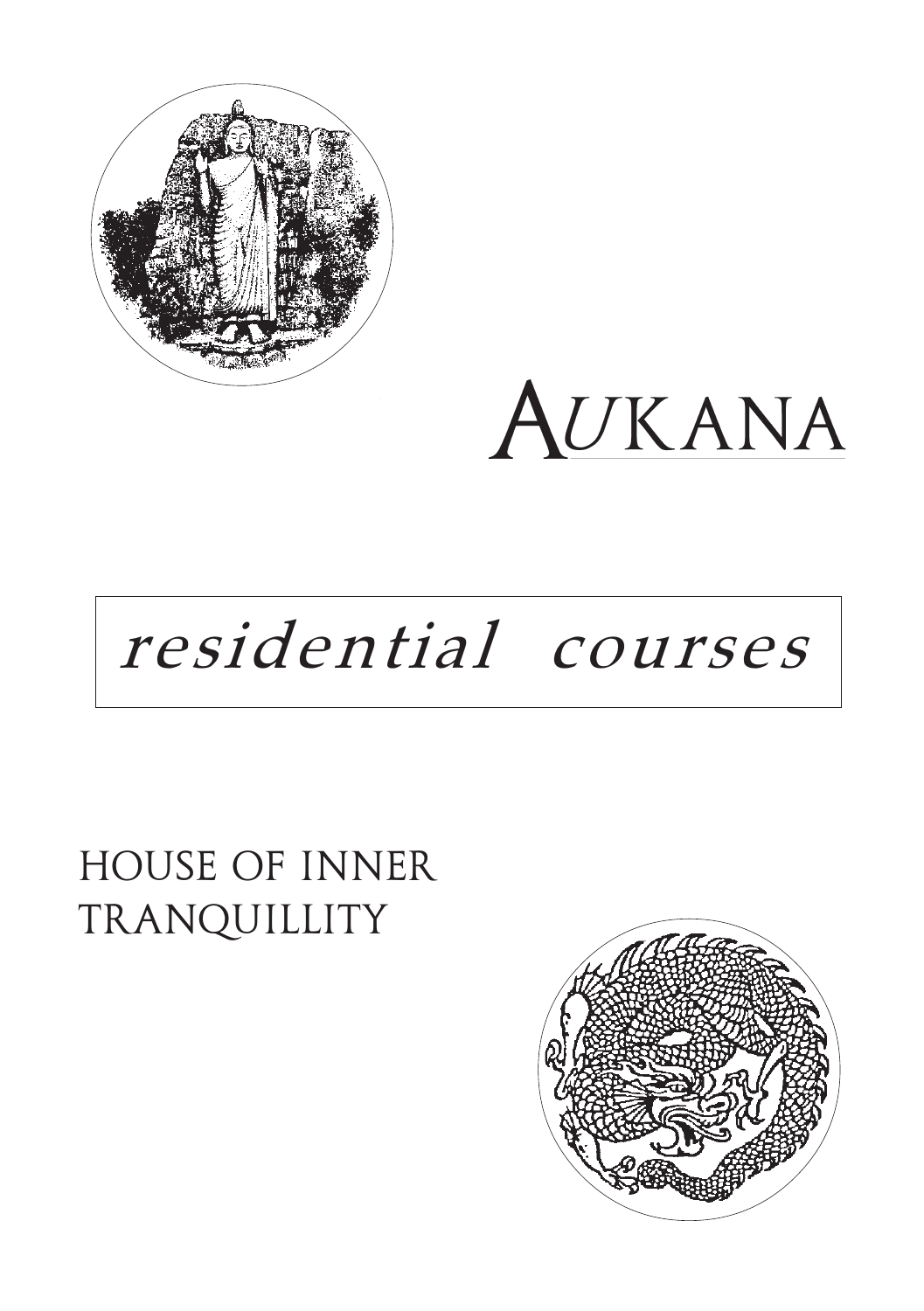# BOOKING COURSES

The practice of meditation is fundamental to the Buddha's path. As such, it is central to the system of training at the House of Inner Tranquillity.

All meditators are encouraged to attend a six-day or weekend meditation retreat as soon as they have completed their introductory period.

We run residential courses throughout the year, except for the months of January and July which are set aside for monastic retreats and any necessary building projects.

We take in names for retreats twice a year (in November and May), scheduling six months at a time. Demand for places is high, although it is occasionally possible to book courses at short notice.

## BEFORE YOU ARRIVE

To ensure you get the most out of your retreat, we recommend that you increase the amount of meditation you do during the week before the course. In particular, if you normally meditate for only half an hour, it is a good idea to extend this to an hour as on residential courses most periods of seated meditation last for one hour.

More information about the best way to approach a course can be found in the chapter entitled 'Retreats' in Buddhism: The Plain Facts.

#### PRACTICAL MATTERS

To minimise concern about appearance, please do not bring in too many clothes, and make sure that what you do wear will be comfortable and warm. We also ask that you do not bring in after-shave, cosmetics (apart from deodorant), or jewellery (wedding rings may be brought in but not worn during the course).

If you bring slippers, please do not wear them in the Shrine Room or in meditation interviews. You will also need shoes for walking meditation in the garden and the usual washing-kit and towel. Women are asked to bring in sanitary protection if there is the least chance it will be needed.

Other necessary items include an alarm clock and wrist watch, and paper and pen for making notes on your meditations.

Keeping a brief record of each session not only helps meditators improve their discrimination of what is going on in the practice, but also provides a useful basis for discussing the progress of the meditation with the instructor. Please take your notes along to your interview.

Please do not bring in any food, dietary supplements, drinks, radios or any form of entertainment. Mobile phones must be switched off for the duration of the course.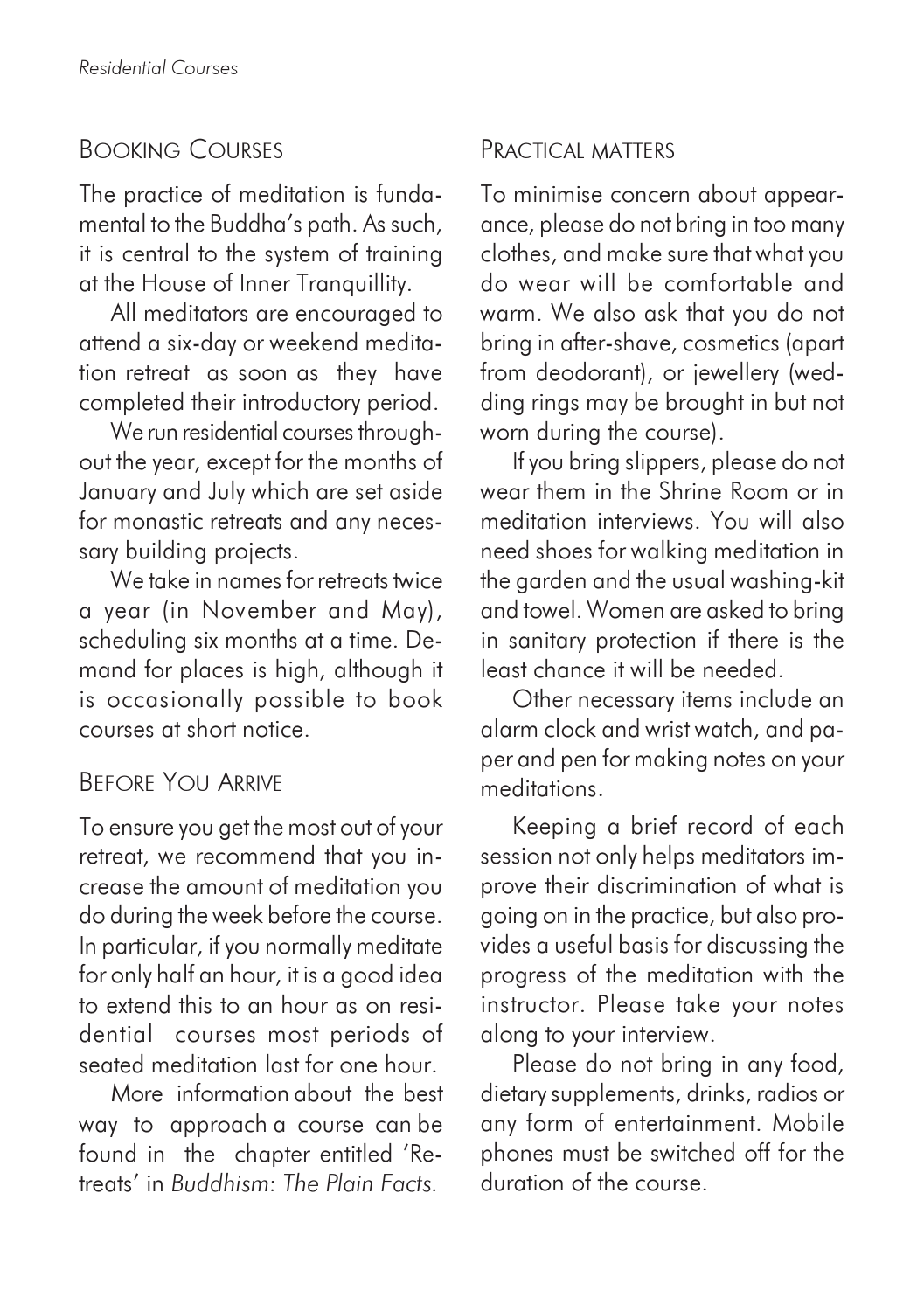Books and pamphlets are available on the retreat. You may bring in Walkman style stereos on Integrated Retreats to listen to Aukana tapes.

If you are taking any form of medication, prescribed or otherwise, please let us know in advance.

On a six-day course you will be able to shower mid-week so it is a good idea to bath and wash your hair before you arrive.

#### ARRIVAL & DEPARTURE TIMES

Arrival times are as follows:

Six-day retreats: Monday morning, between 9 and 9.45am.

Weekend retreats: Friday evening, between 7.45 and 8.30pm. If it is your first retreat please arrive at 7.15 so that there is time for us to show you round the Centre before the start of the course. If you are travelling by train and have to arrive earlier than the scheduled times, please let us know in advance.

On arrival you will be given a time-table with details of the times of meditation periods, interviews, meals etc. Dinner is not provided on the Friday evening of weekend retreats.

Six-day retreats end after dinner on Saturday, weekends after dinner on Sunday (i.e. around 6.30pm).

## DONATIONS

Donations for the course are best made at the beginning of the retreat. They can be handed to the resident lay-student who will be in the library Please make cheques payable to the Aukana Trust.

As a quideline, at present it costs the Trust £25 per meditator per day to provide the necessary facilities. This covers everything from heating, food and laundry to the maintenance of the buildings.

# ON THE COURSE

On Six-Day Silent Retreats, each meditator has a room of his or her own. In the mornings those on retreat meditate in the Shrine Room with the monks; in the afternoons they meditate in their own rooms. Meditators on Integrated Retreats help out with duties in the afternoon.

On weekend courses each meditator has a room of his or her own and the same format of meditations as on Six-Day Silent Retreats.

Interviews with a meditation instructor are an integral part of all residential courses held at the House of Inner Tranquillity. The first interview of a retreat is a good time to give a gift to your teacher.